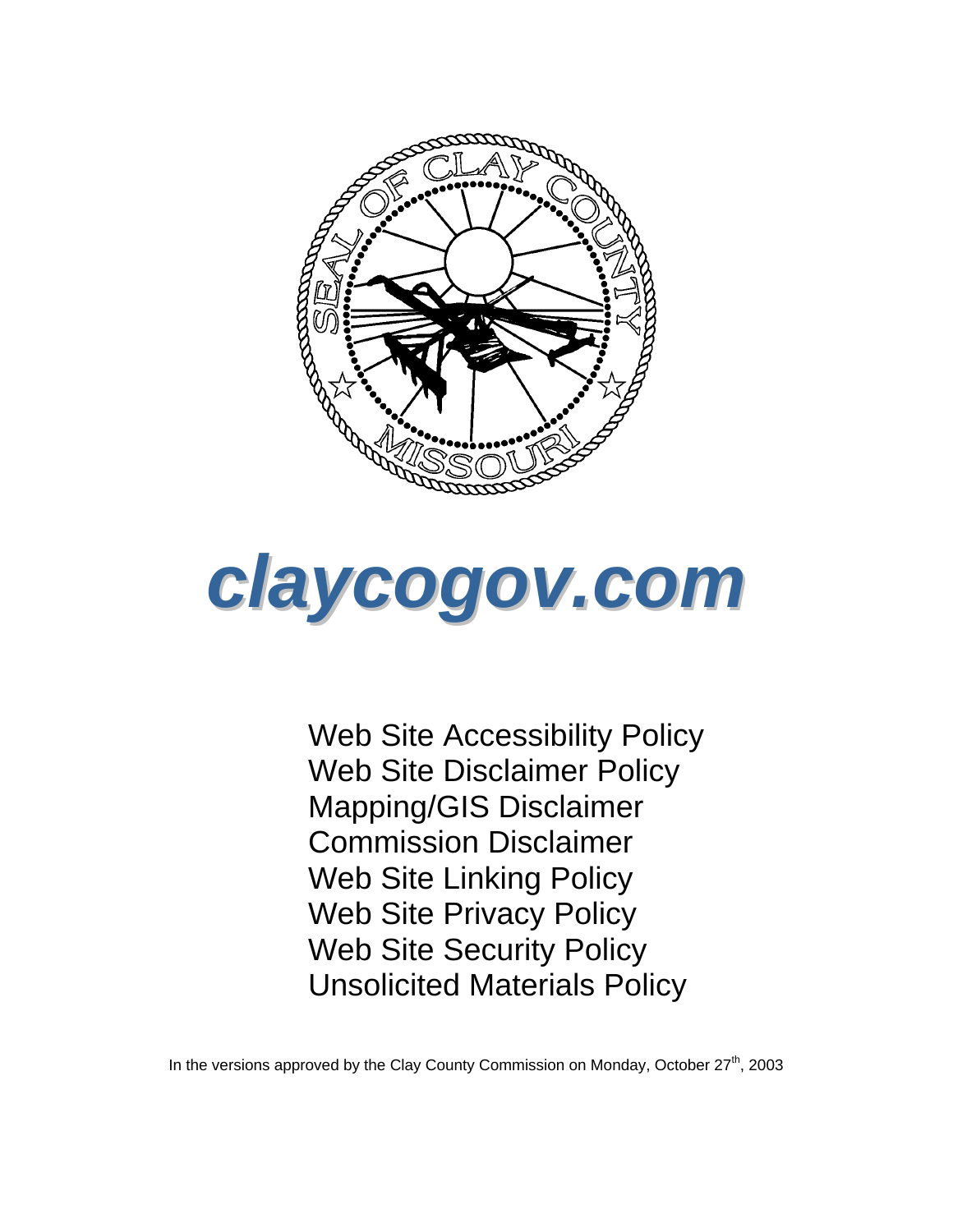### **Website and Unsolicited Materials Policies**

### **Website Accessibility Policy -**

(1) The Government of Clay County, Missouri\* is committed to providing access to our web pages for the largest possible audience. We are committed to making our content available to individuals and organizations that are unable, for whatever reason, to access our regular rich internet based content, especially people with disabilities and people and organizations with non-flash-compliant Internet browsers.

(2) To meet this commitment, our goal is to attempt to **voluntarily** comply with requirements of Section 508 of the Rehabilitation Act Amendments of 1998, and Level 1.0 Accessibility Guidelines proposed by World Wide Web Consortium (W3C), and to provide a text-based alternative to our rich internet content that is accessible for everyone.

### **Website Disclaimer Policy -**

(1) The Government of Clay County, Missouri makes no representations, guarantees, or warranties, expressed or implied, as to the accuracy, completeness, content, currency, suitability, and timeliness of the information provided via this website. This information is provided on an "as is" basis.

(2) Clay County reserves the right to make changes to all documents presented within the context of its web site (claycogov.com) at any time, at its discretion, in accordance with the laws and ordinances, procedures and regulations that pertain to such changes.

(3) The Government of Clay County, Missouri specifically disclaims any and all liability for any claims or damages that may result from providing the website or the information it contains, including any websites maintained by third parties and linked to or from the Clay County Missouri Government website The Government of Clay County, Missouri makes no effort to independently verify, and does not exert editorial control over, information or services provided on pages outside the claycogov.com domain.

(4) In those cases where third-party software needs to be installed and executed on computer systems belonging to members of the public, in order to display and review the web site or the information it contains, no claim of ownership of this third-party software is made by the Government of Clay County, Missouri. The Government of Clay County, Missouri specifically disclaims any and all liability for any claims or damages that may result from the installation and use of this third-party software, or its failure to install or run on any particular computer system. The Government of Clay County, Missouri, acknowledges all trademarks, patents, copyrights, and license agreements pertaining to said third-party software.

(5) Clay County Missouri Government does not endorse any of the products, vendors, consultants, or documentation referenced in this website. Any mention of vendors, products, or services is for informational purposes only.

\* For purposes of these policies, the Government of Clay County, Missouri means the Clay County Commission, and those Elected Officeholders who have chosen to participate in this web site as their primary means of representation on the Internet.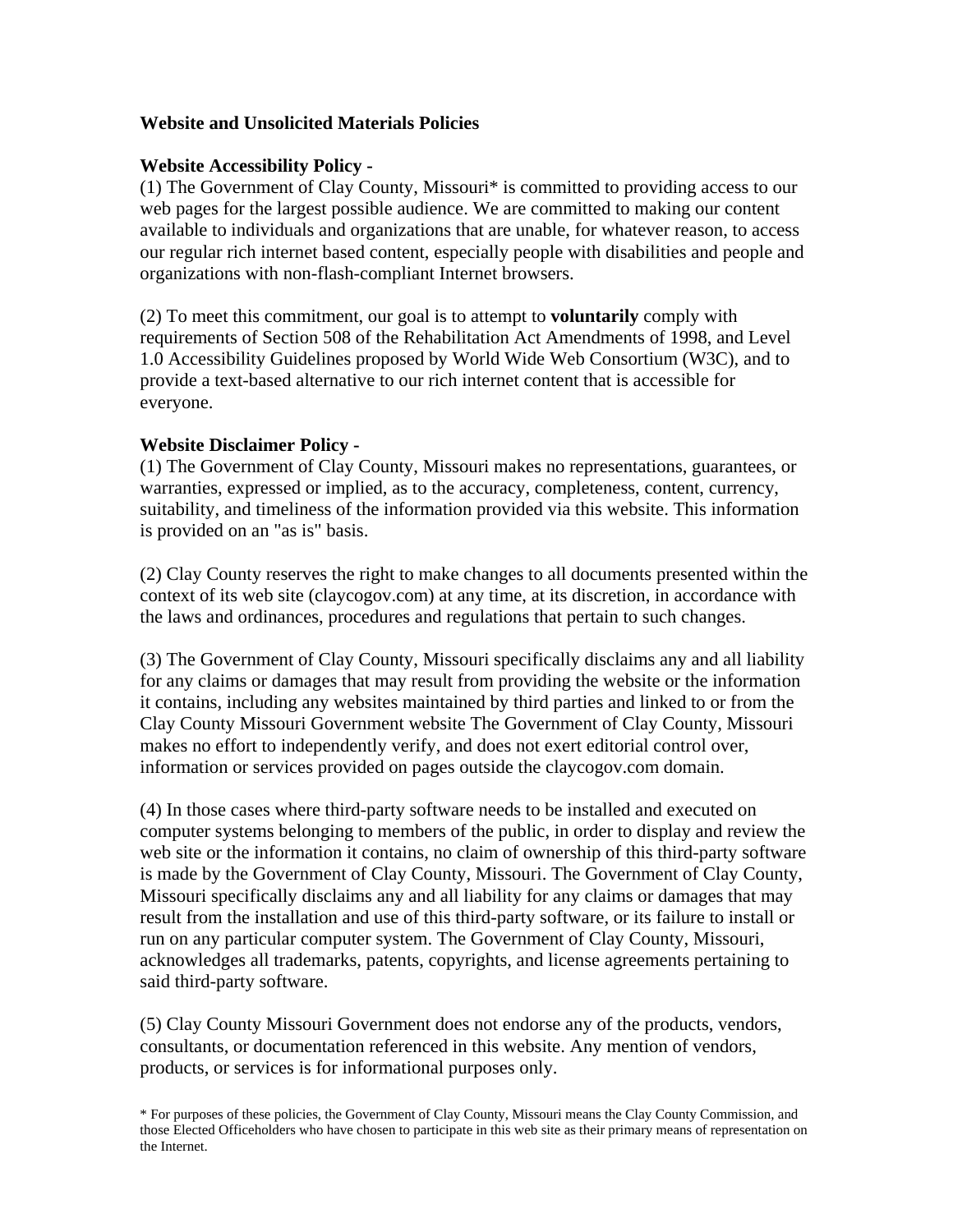### **Mapping/GIS Disclaimer-**

(1) The maps, documents, and GIS/mapping related web pages and all other information presented within the context of the claycogov.com web site are the sole property of Clay County, Missouri. They are being made available for public use without any kind of warranty, express or implied, of correctness, currency, completeness, or fitness for any particular purpose. The documents are provided as a public service and may not be reproduced without prior written permission from the Clay County Commission.

(2) The maps presented on the Clay County web site (claycogov.com) are compiled and derived from official records such as plats, surveys and recorded deeds. They are not official records, and do not reflect official statements. The only documents suitable to answer legal and survey questions, or settle legal claims, are the plats, surveys, deeds, and other documents officially recorded with Clay County.

(3) The Website Disclaimer Policy as stated above is in full effect for the documents stated in paragraph (1).

(4) In the case that maps, documents, and GIS/mapping related data and/or other information is being made available through the Clay County Assessor's Office, additional conditions, fees, regulations and disclaimers may apply. These conditions, fees, regulations and disclaimers may be reviewed on the Clay County Assessor's web site.

#### **Commission Disclaimer-**

(1) The Commission of Clay County, Missouri specifically states that all data and other content pertaining to, made available by or representing the Elected Officeholders of Clay County, other than the County Commission itself, is provided at the sole discretion and responsibility of the respective Elected Officeholders.

# **Website Linking Policy -**

(1) The information posted on the Clay County Missouri Government website includes hypertext links or pointers to information created and maintained by other public and/or private organizations The Government of Clay County, Missouri provides these links and pointers solely for our users' information and convenience. The inclusion of links on this website should not be construed as an endorsement by the Clay County Missouri Government of those links or their contents. When users select a link to an outside website, they are leaving the Clay County Missouri Government site and are subject to the privacy and security policies of the owners/sponsors of the outside website.

#### **Website Privacy Policy -**

(1) The Government of Clay County, Missouri is using logging and profiling tools to gather information about each visit to out web site. We process this information in the aggregate to determine site performance issues, such as popular pages, most frequently downloaded forms, and other site performance characteristics. This information does not identify users personally. We do not track or record information about individuals and their visits.

\* For purposes of these policies, the Government of Clay County, Missouri means the Clay County Commission, and those Elected Officeholders who have chosen to participate in this web site as their primary means of representation on the Internet.